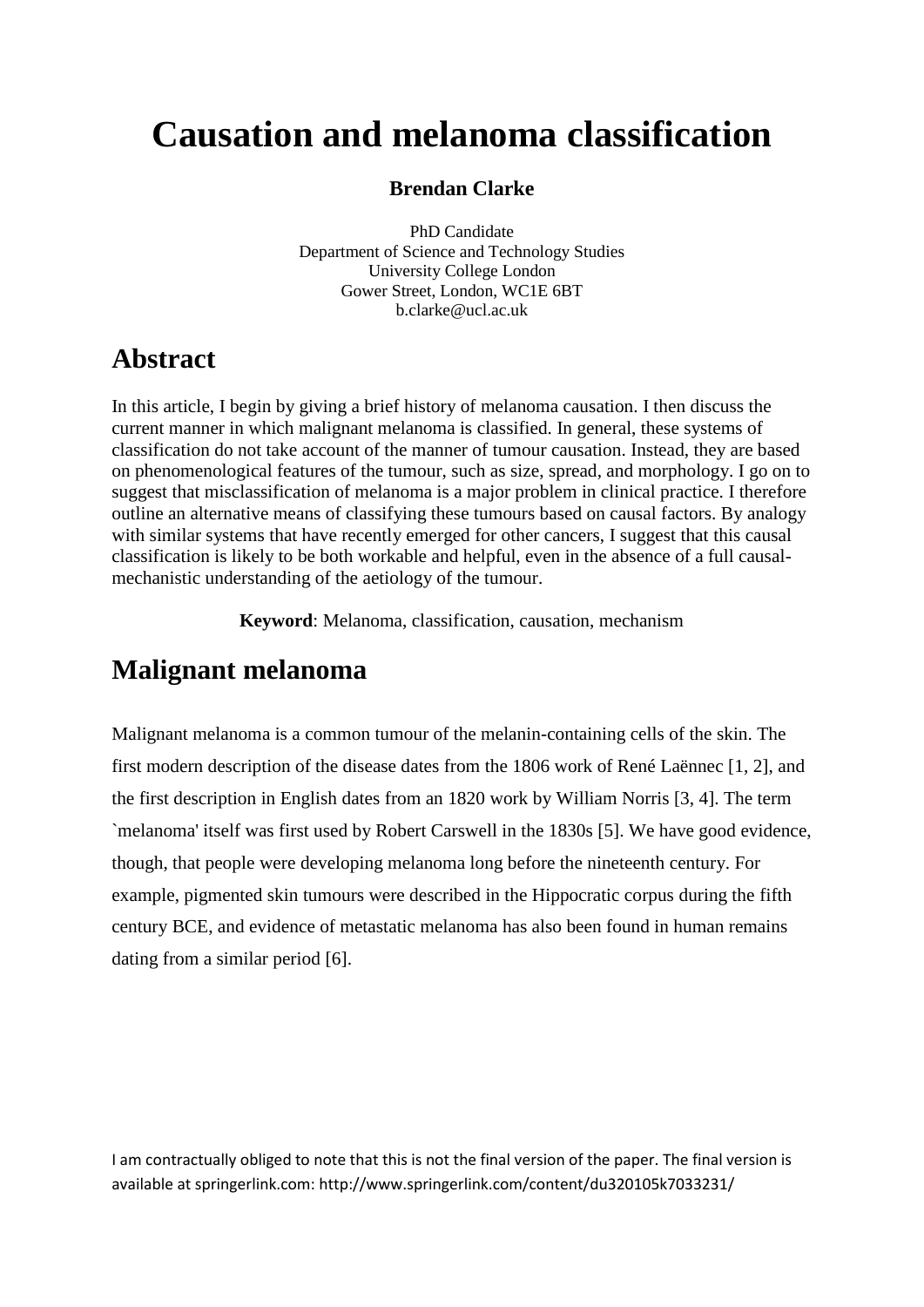By the late nineteenth century, many phenomenological features of the disease were well understood. For instance, by 1899, Humphry Rolleston was able to present a detailed description of a case of metastatic melanoma<sup>1</sup> affecting the liver:

In this case the diagnosis was perfectly easy, as the history of removal of a melanotic sarcoma from the right eye left very little doubt that the enlargement and nodular condition of the liver was due to recurrence in that organ. As a proof that this diagnosis was correct the presence of melanin in the urine was all that was necessary; but another proof which would if present have further clinched the diagnosis was the presence of secondary melanotic nodules in the skin. The occurrence of secondary melanotic sarcoma in the liver is well known and is such a striking morbid lesion that once seen—and all museums have specimens illustrating it—it is never forgotten. [7, p. 1273]

The clinical features, natural history, progression, complications, and investigative findings of melanoma were so familiar to the author and, presumably, to his audience—readers of a general medical journal—that they needed no elaboration.

However, from the contemporary perspective, Rolleston's comments regarding tumour aetiology appear startling. For instance, he suggests that most melanomas arise within the eye, while cutaneous melanomas occur rather rarely. This is the reverse of current opinion. Different too is his understanding of the pathological nature of melanoma:

From the unsettled state of opinion at the present time some authors prefer to speak of the pigmented tumours... as 'melanomas' or simply as 'pigmented tumours', without labelling them as 'sarcoma' or 'carcinoma'. In the meanwhile we should judge each case on its microscopic merits and not assume that a pigmented tumour is necessarily sarcomatous. It is not, as far as can be seen at present, a matter of any great clinical importance what the exact structure of a malignant melanoma is, though more careful classification in the future might be expected to show that there was some difference in the rapidity of generalisation. [7, p. 1274]

As might be expected, this aetiological indifference was controversial. George Clarkson argued that Rolleston missed the significance of the causation of the tumour: 'One cannot,

<sup>&</sup>lt;sup>1</sup> 'Melanotic sarcoma' is Rolleston's terminology.

I am contractually obliged to note that this is not the final version of the paper. The final version is available at springerlink.com: http://www.springerlink.com/content/du320105k7033231/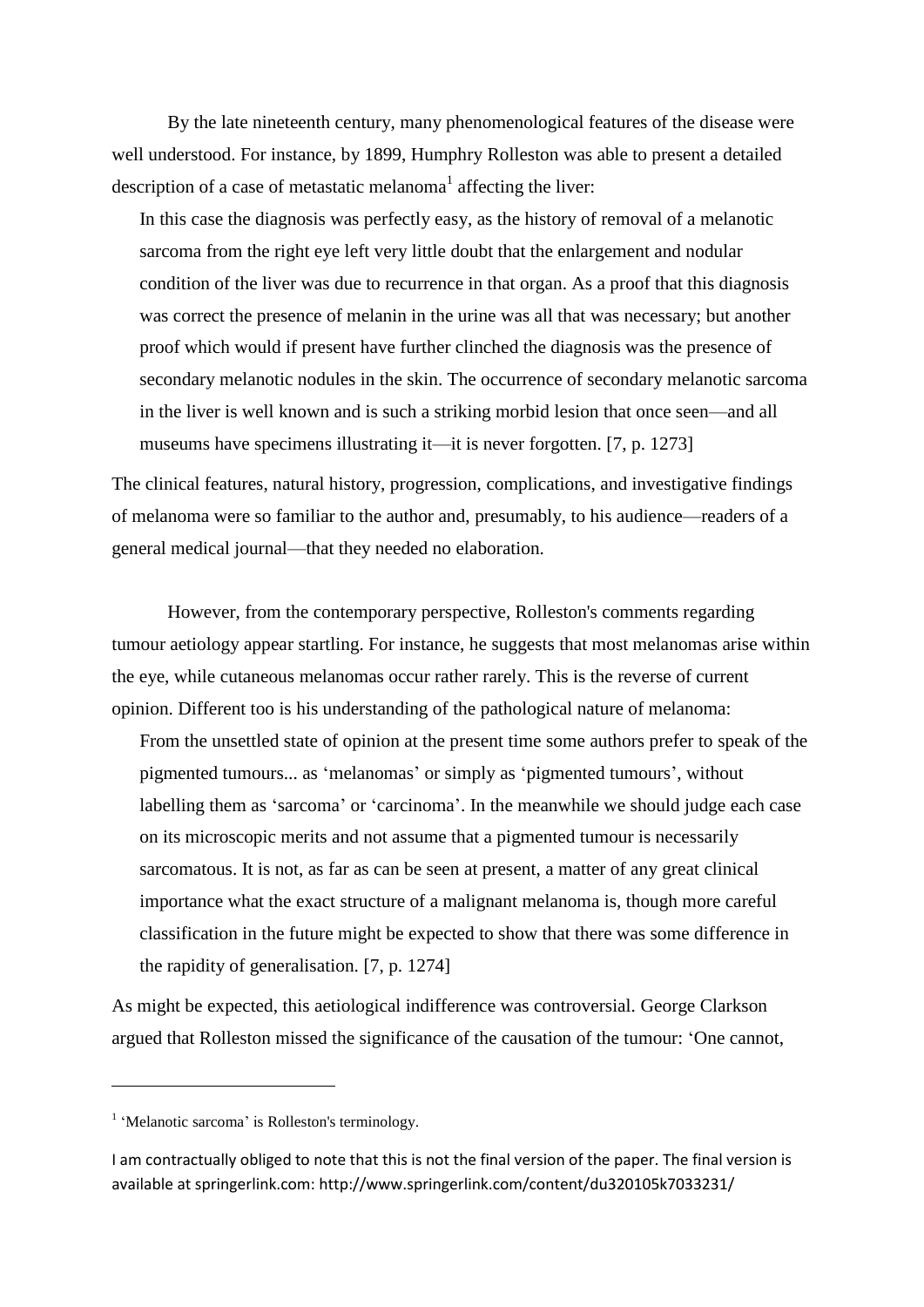however, help being struck by the fact that though he has carefully summarised the present state of our knowledge of the subject of primary pigmented tumours, the most important links of the chain are yet wanting and very little is definitely known of their true nature' [8, p. 1392].

As this episode illustrates, the clinical syndrome of melanoma was well described during the second half of the nineteenth century. However, the details of melanoma tumour pathology remained controversial well into the twentieth [9]. Controversial too were questions about aetiology, in particular the relationship between pigmented moles and melanoma [10] and the types of tumour classification thought useful. I will address classification more fully in another section. First, though, I will outline the current position on melanoma causation.

### **Melanoma causation**

 $\overline{a}$ 

So what do we now think causes melanoma? The broadest answer, such as might be found in the health promotion literature, is that UV radiation, primarily from sun exposure, is the main cause of melanoma. For instance, the Cancer Council Australia website states that 'Melanoma risk increases with exposure to UV radiation, particularly with episodes of sunburn' [11]. But while UV radiation is the primary cause of melanoma, other factors are known to be causally significant: 'Also at risk are people who have increased numbers of unusual moles (dysplastic naevi); depressed immune systems; a family history (in 10%, some having mutations in genes CDKN2A and CDK4); fair skin; and had a previous melanoma' [11].

So while melanoma causation appears to be multifactorial, most 'normal' people who develop it do so as a consequence of sun exposure. More detailed accounts of melanoma causation also largely support this role of sunlight. For instance, a recent review of melanoma epidemiology [12] suggests that while both environmental and constitutional factors appear causally important, $^2$  sunlight is the most important single environmental risk factor. However,

I am contractually obliged to note that this is not the final version of the paper. The final version is available at springerlink.com: http://www.springerlink.com/content/du320105k7033231/ <sup>2</sup> Constitutional risk factors include fair skin, number of moles (melanocytic naevi), tendency to freckle, family history of melanoma or atypical naevi, Xeroderma pigmentosa, and increasing age. The main environmental factor is sun exposure, with no clear pattern of risk from other purported risk factors, including sunlamp use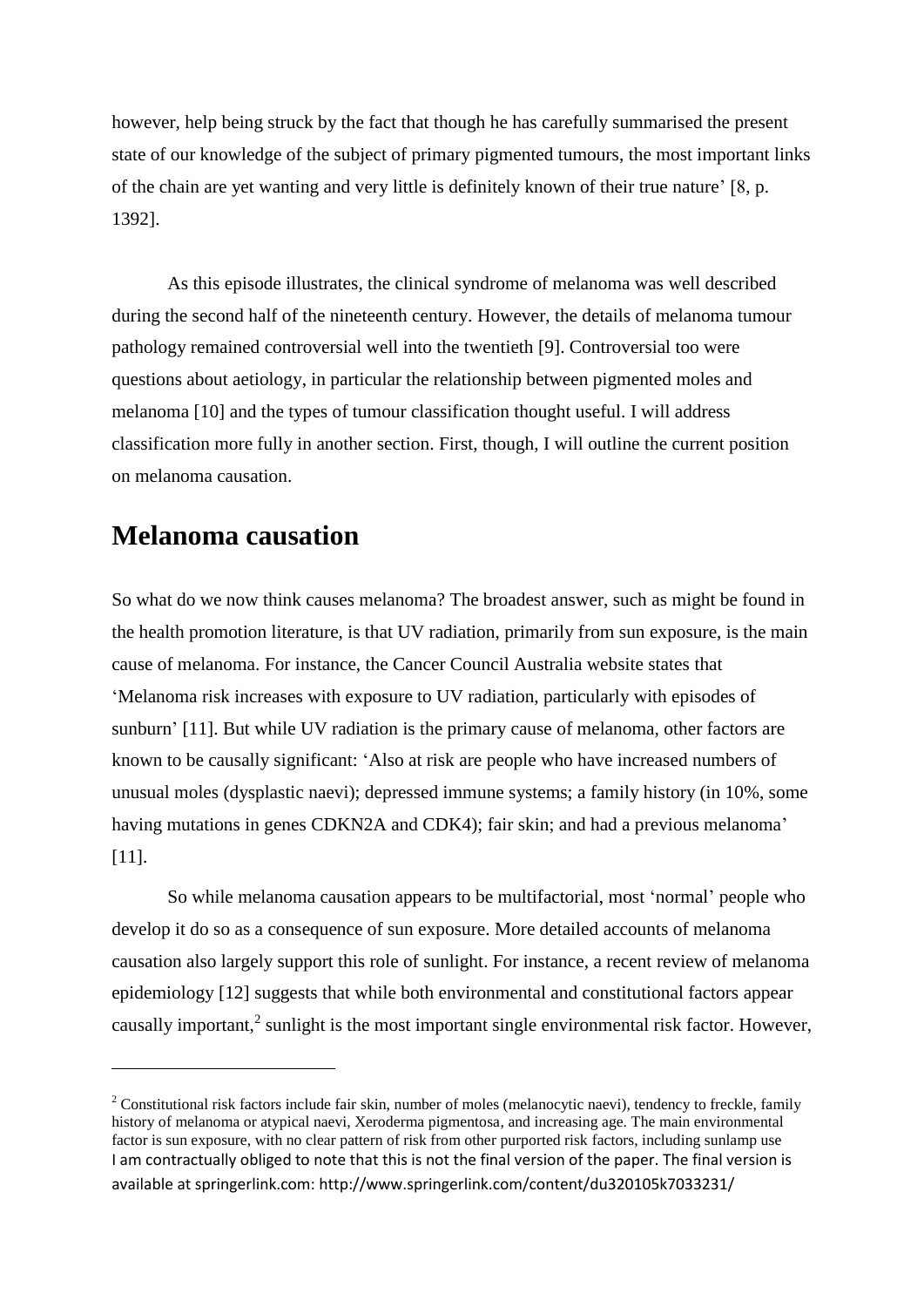the details of this relationship appear interestingly complex. While outdoor workers have very high total sun exposure and correspondingly high incidence of non-melanoma skin cancers, they have a much lower incidence of melanoma than indoor workers. This suggests that episodic sun exposure is more important than continual exposure. The ratio between types of sun exposure also seems to determine the type of melanoma that develops—that is, different types of melanoma appear to be caused by different forms of sun exposure. Finally, in a large study conducted on melanoma sufferers, those with high degrees of sun exposure had higher rates of survival [15].

In fact, recent research has further complicated this relationship. As has been recently noted, different types of melanoma contain different mutations [16]. When this is combined with the recent reviews of the genetic pathogenesis of the condition [17], it appears that the complex set of environmental and constitutional factors required to cause melanoma vary between types. For example, melanomas occurring in the absence of solar damage contain different mutations depending on their original anatomical location.<sup>3</sup> This suggests that the current unified conception of melanoma might be untenable, and indeed, researchers are beginning to turn to classifications based upon causes. I will outline these developments in causal classifications in a following section. Before that, however, I will detail the history of melanoma classification.

### **The history of melanoma classification**

1

Leaving aside recent developments, melanoma is generally conceived of as a single pathological entity with a number of possible clinical manifestations. Melanoma classifications have generally been based on phenomenological features of these manifestations. Since the mid-1960s, when the clinopathological entity of melanoma really began to assume its modern form, there have been four main ways of classification, which are as follows:

I am contractually obliged to note that this is not the final version of the paper. The final version is available at springerlink.com: http://www.springerlink.com/content/du320105k7033231/ (either UVA 320-400nm or UVB 290-320nm), smoking, hair dyes, fluorescent lighting, hormone replacement therapy, or stress. Sunscreen use seems to positively correlate with melanoma risk, but the research is heavily confounded and controversial (see, e.g. [13]; [14]). One author notes, 'there have been no studies in humans, to date, that clearly demonstrate that the use of sunscreens alone can reduce the risk of melanoma' [12]. <sup>3</sup> Cutaneous melanomas have high frequencies of BRAF/N-RAS mutations, while both acral and mucosal melanomas tend to show mutations in the CDK4 (cyclin-dependent kinase 4) or CCND1 (cyclin D1) pathways.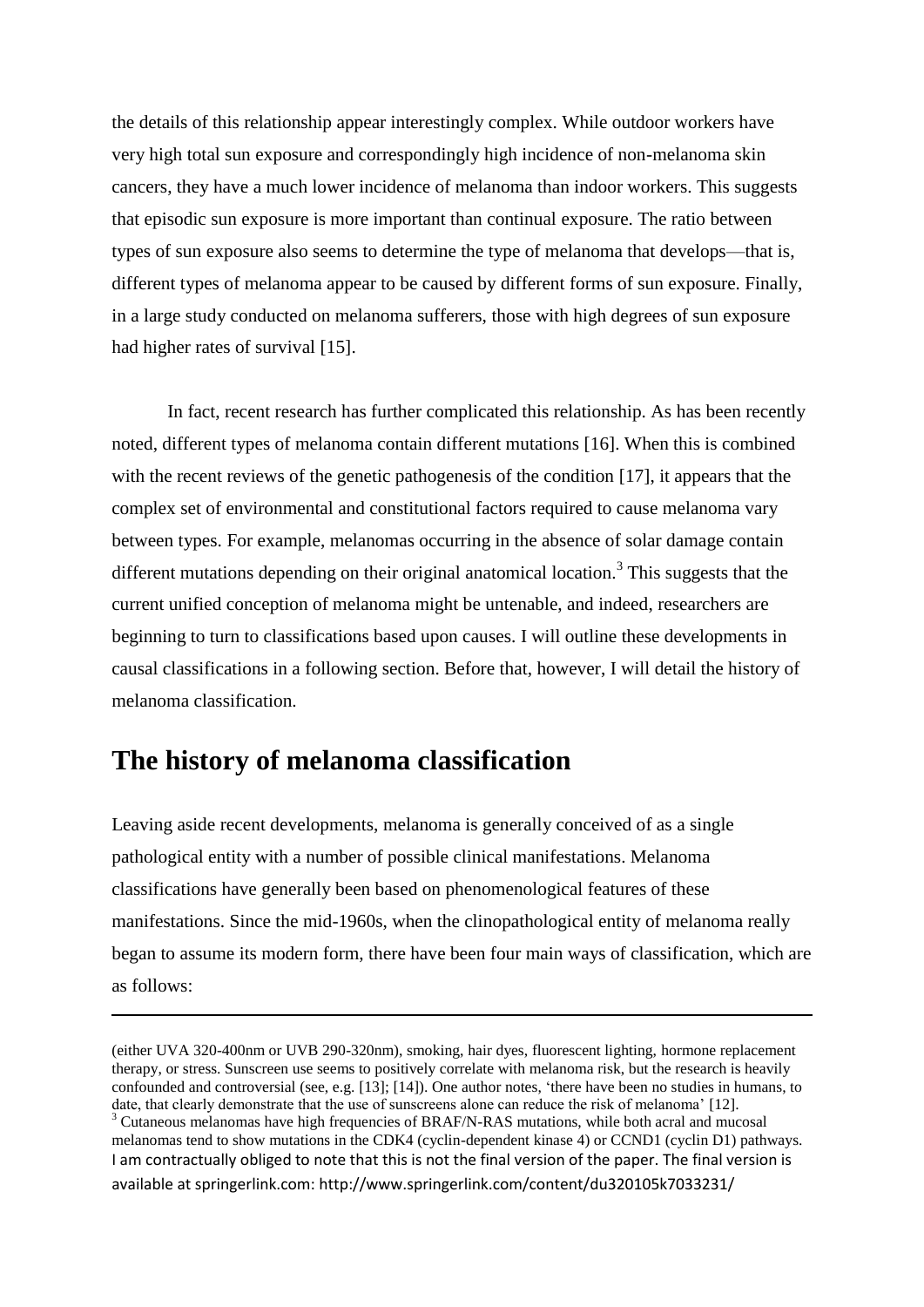- 1. No classification. For example, **Ackerman** [18] denies the possibility of a useful classification of melanoma.
- 2. Classification by morphology of primary tumour:
	- a. Morphological classification by gross appearance. Examples include Clark-II  $[19]<sup>4</sup>$
	- b. Morphological classification by tumour microstructure or invasion. For example, both the Breslow thickness [20] and the Clark level [19] are based on the depth to which tumour cells invade underlying structures.
	- c. Morphological classification by both macro- and micro-features. See, for instance, McGovern et al. [21].
- 3. Classification by site of origin. For instance, ICD-10 [22].
- 4. Classification by a combination of features of both primary tumour and metastases. For example, the AJCC system [23], which is a combination of the Clark level, ulceration and tumour thickness of the primary tumour, and nodal or distant metastases.

#### Textbox 1: Examples of melanoma classifications

#### **1. Clark et al. (1969)** [19]

This paper contains two systems for melanoma classification, which I have dubbed Clark-I and Clark-II. Clark-I, also known as the Clark level, is well-known and still widely used. But originally, Clark-II was the primary system of classification while Clark-I was used as a subclassification within melanoma types.

Clark-I: Classification based on the level of deepest tumour invasion. The lower the level, the worse the prognosis.

- Level I. Melanoma confined to the epidermis (melanoma in situ)
- Level II. Invasion to the basal layer epidermis
- Level III. Invasion to the papillary dermis

Level IV. Invasion to the reticular dermis

Level V. Invasion to the subcutaneous fat

Clark-II: This is a histogenetic classification of three specific types and one catch-all.

- 1. Superficial spreading melanoma
- 2. Lentigo maligna

 $\overline{a}$ 

3. Nodular melanoma

<sup>&</sup>lt;sup>4</sup> Clark [19] confusingly presents two systems of classification. I have dubbed this first system, based on gross tumour appearance, 'Clark-II', while the other, more commonly encountered system is known as the 'Clark level', or 'Clark-I' as I have dubbed it. See appendix for details.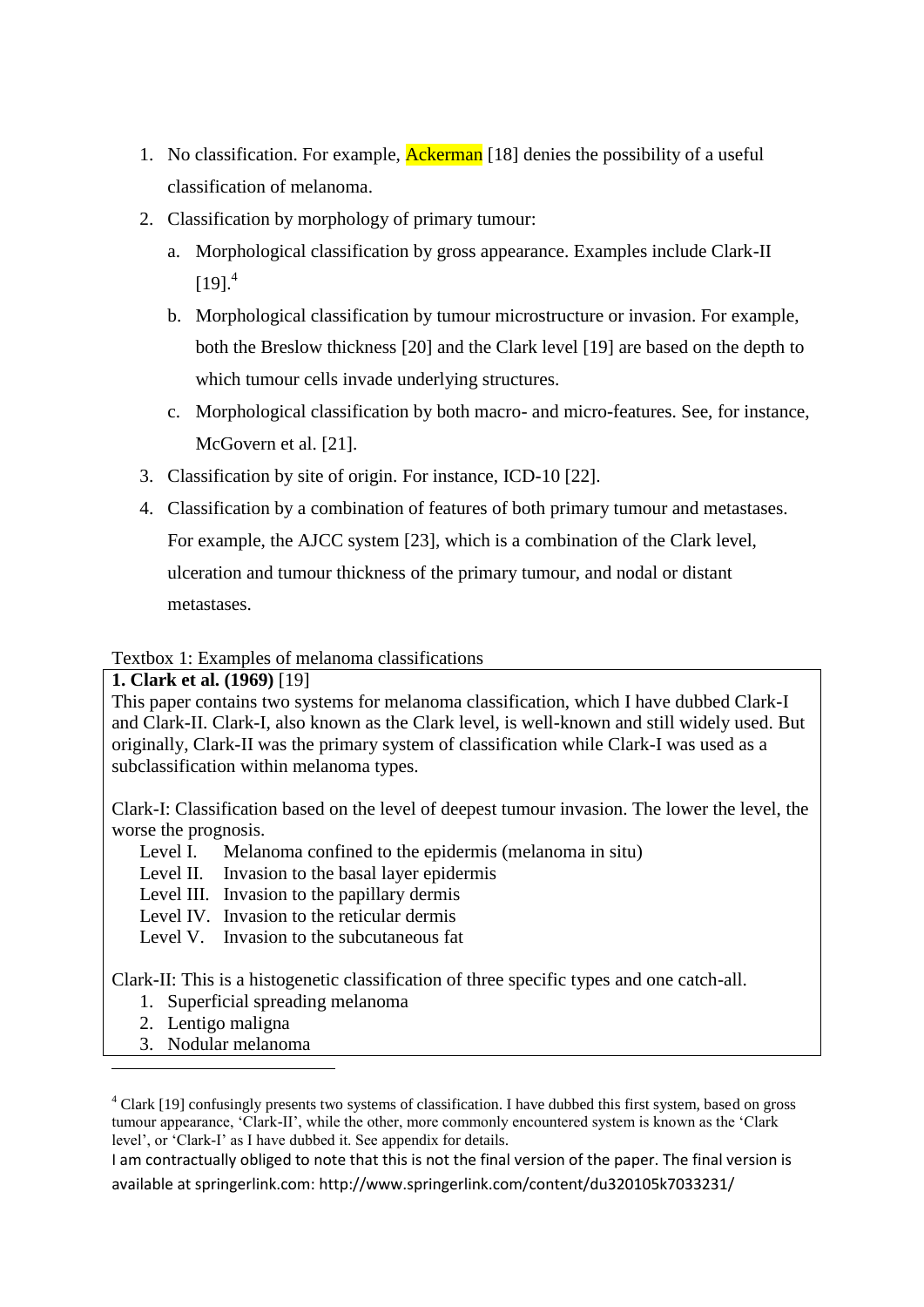#### 4. Melanoma NOS (not otherwise specified)

With the addition of a fourth histogenetic type—acral—by McGovern et al. in 1973, this classification system is still in common clinical use. At the time of its inception, it subsumed many other attempts at classification, including the Petersen pigmented flare [24, 25], and Trapl's horizontal/vertical system [26].

#### **2. Breslow (1970)** [20]

Commonly known as the Breslow depth, this system has been adapted to form part of other schemes, e.g., AJCC. The system classifies based on maximum lesion thickness.

- I.  $< 0.76$  mm
- II. 0.76 1.50mm
- III. 1.51 2.25mm
- IV. 2.26 3.00mm
- $V. > 3.00$ mm

#### **3. American Joint Committee on Cancer (AJCC) Staging System for Cutaneous Melanoma (1988, 1992, 2002)** [23]

This is a combination scheme, primarily used for staging. It combines the features of the primary tumour (Clark level, Breslow depth, and presence or absence of ulceration) with features of lymph nodes and distant metastases. Tumours are classified as TxNyMz. Particular groups of TNM are then combined to give stage 0-IV. For instance, stage IIa is T2bN0M0, T2bN0M0, with a 5 year survival of 77-79%.

- T1. Thickness < 1.0mm
	- a. no ulceration and Clark level II/III
	- b. ulceration or Clark level IV/V
- T2. Thickness 1.01-2.0mm
	- a. no ulceration
	- b. ulceration
- T3. Thickness 2.01-4.0mm a. no ulceration b. ulceration
- T4. Thickness  $> 4.0$ mm a. no ulceration b. ulceration
- N0. No evidence of nodal metastasis
- N<sub>1</sub> 1 node
	- a. micrometastasis
	- b. macrometastasis
- N2. 2-3 nodes
	- a. micrometastasis
	- b. macrometastasis
- N3. 4 or more metastatic nodes, or matted nodes, or in-transit metastases/satellites and metastatic nodes
- M0. No evidence of metastasis to distant tissues or organs
- M1. Distant metastases
- M1a. Distant skin, subcutaneous or nodal metastases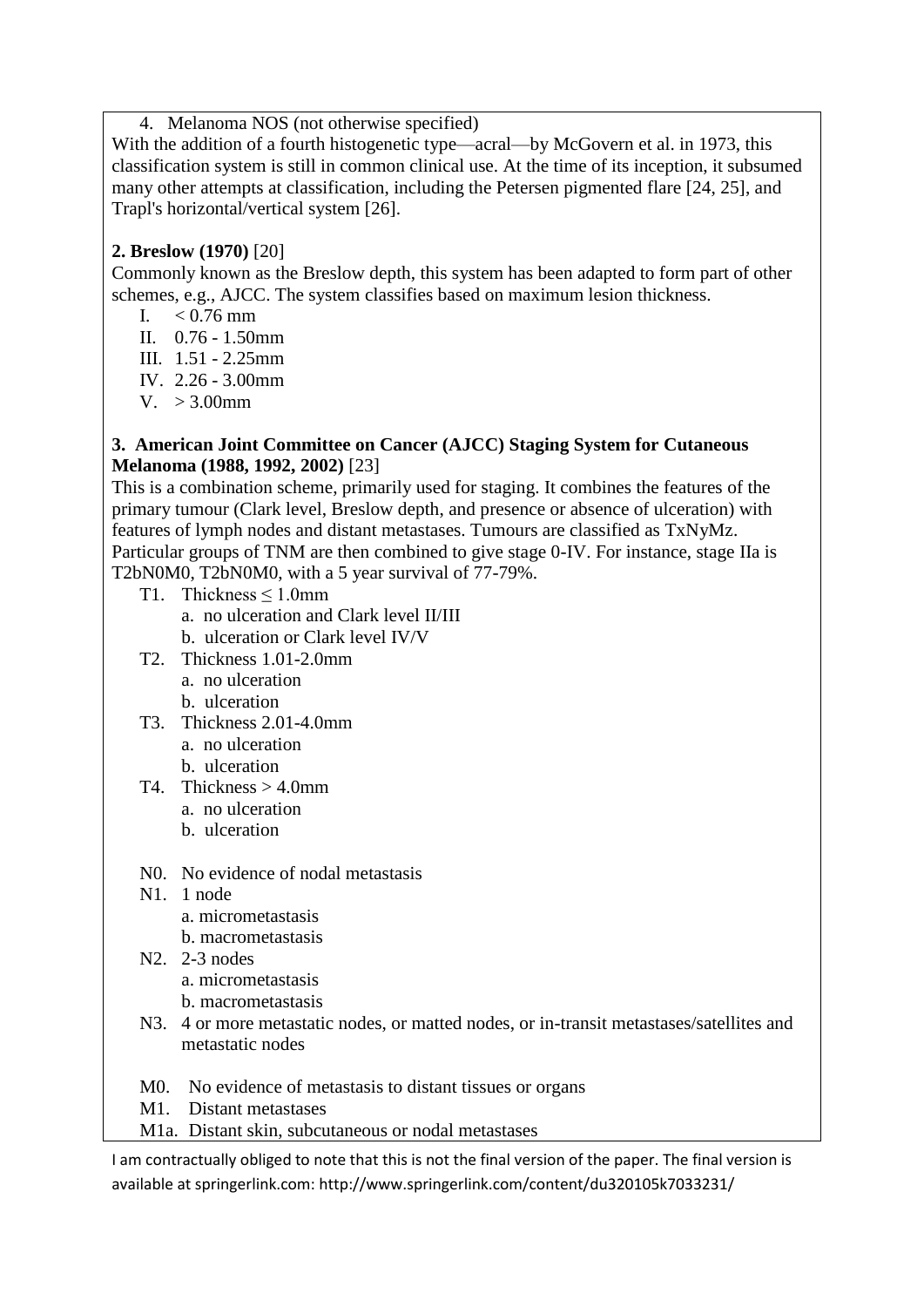M1b. Lung metastases M1c. All other visceral metastases or any distant metastases **4. ICD-10 (2007)** This is a simple melanoma classification based on the site of the primary lesion. C43 Malignant melanoma of skin C43.0 Malignant melanoma of lip C43.1 Malignant melanoma of eyelid, including canthus C43.2 Malignant melanoma of ear and external auricular canal C43.3 Malignant melanoma of other and unspecified parts of face C43.4 Malignant melanoma of scalp and neck C43.5 Malignant melanoma of trunk C43.6 Malignant melanoma of upper limb, including shoulder C43.7 Malignant melanoma of lower limb, including hip C43.8 Overlapping malignant melanoma of skin

C43.9 Malignant melanoma of skin, unspecified

So most systems of melanoma classification have used characteristics related to tumour structure, morphology, extent, or location to do their classifying. In general, they have proven rather unstable. Newly introduced classifications have tended to be popular for brief periods before rapidly being replaced by newer ones [27]. There are a couple of exceptions in particular, the Clark level and the Breslow thickness—but the general impression is that they are transient. Later classifications tended to be more complex than the earlier ones. This seems to have been a result of the monistic tack taken by many of the authors. Useful past attempts at classification are not added to. Rather, they are replaced, or at best modified, and subsumed into an altogether novel system. Take the example of the Breslow depth [20]. A similar invasion-based classification persists in, for example, the AJCC's 2002 classification system [23]. However, the actual depths of invasion that form the category boundaries employed in the classification have changed.<sup>5</sup> Thus, there are important differences between the literature on melanoma classification and the manner of melanoma classification in practice. This manifests itself in, for example, the monism of published systems of classification versus the pluralistic employment of melanoma classifications in practice. For instance, in a recent article [16], trial participants were initially partitioned into 'mucosal', 'acral', 'cutaneous', and 'cutaneous with signs of sun damage' groups. I could not find any

<sup>5</sup> See Textbox 1 for details.

I am contractually obliged to note that this is not the final version of the paper. The final version is available at springerlink.com: http://www.springerlink.com/content/du320105k7033231/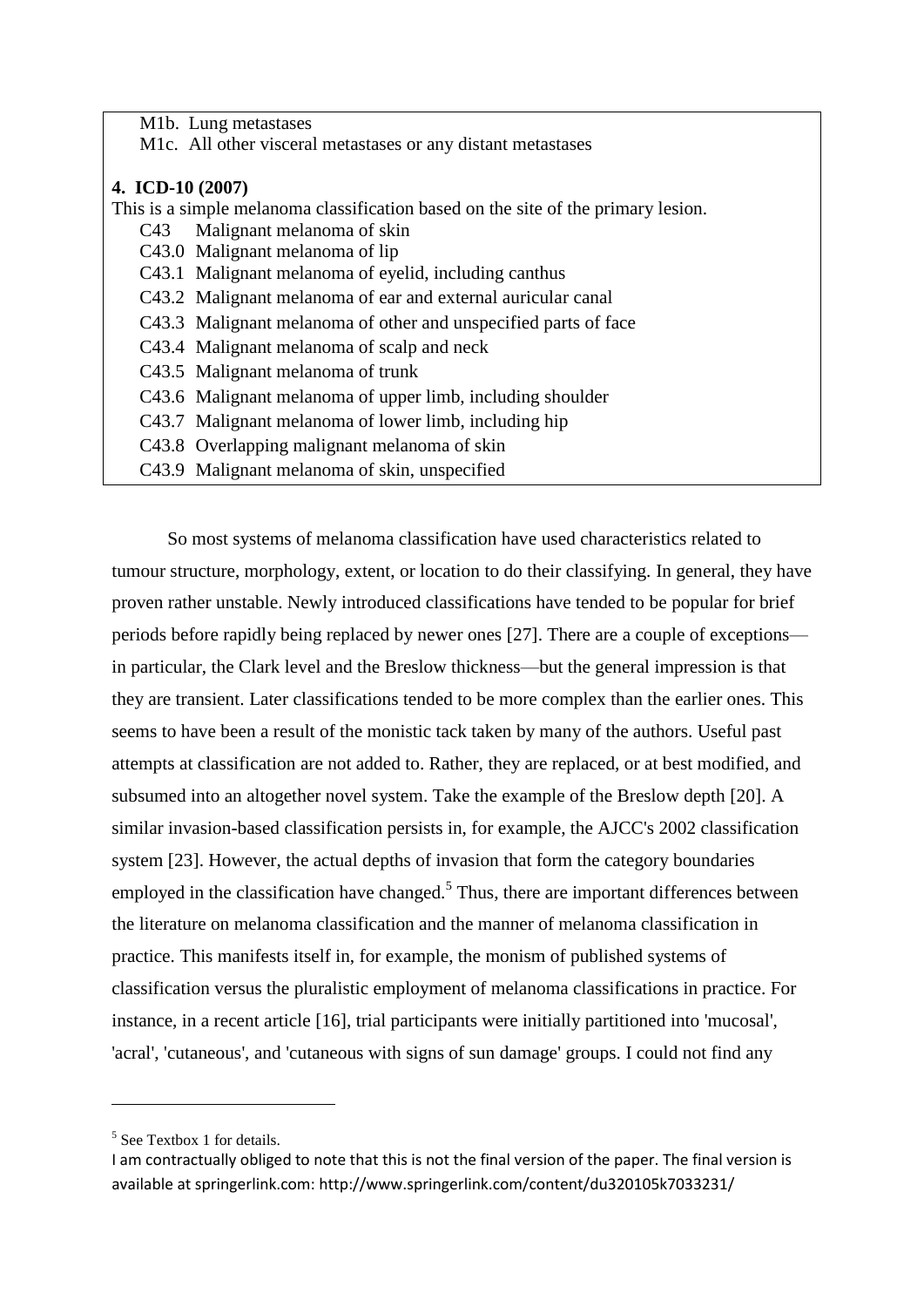publication suggesting such a system of classification. However, it does share features with two morphological classifications, namely, that by gross appearance (e.g., Clark-II [19]) and by both macro- and micro-features (e.g., McGovern et al. [21]).

Apart from these general melanoma classifications, there are also two classification types, staging and grading, with more specialised purposes. Staging is generally used as a tool to assess disease progression in a single case or to easily select and describe trial populations. As is the case for many other malignant diseases, melanoma staging systems are generally arranged along the TNM lines. This involves giving a numerical grade for T, the tumour stage (diameter or thickness, for example), for N, the extent to which the disease involves the lymph nodes, and for M, the degree, if any, of metastasis seen. The outcome of a classification can then be recorded in a three-figure shorthand to indicate the state of the disease. So an individual with a small primary tumour without nodal or distant metastasis might be described as having a T1N0M0 disease, while someone unfortunate enough to have an advanced primary with nodal and distant metastasis would have T3N1M1. Groups of TxNyMz can then be aggregated to give a single figure staging result 0-IV (see Textbox 1). This gives clinicians a useful shorthand with which to discuss the prognosis of a particular case or researchers a way to pick trial subjects at particular disease stages. The AJCC scheme [23] is an example of such a staging system.

Staging does not say very much about the cytological nature of the tumour itself. Grading, on the other hand, does. This is a specialist histopathological tool, which involves describing the appearance of tumour cells under the microscope. Relatively normal looking tumour cells are said to be low grade, while highly abnormal looking cells are high grade. In general terms, the higher the grade, the faster the tumour will grow. Tumour grade, often in concert with other types of classification, forms an important part of prognosis predictions and therapy selections. One reason for why I have not given examples of grading systems is that the gross morphological classifications are often taken as simple indicators of likely tumour grade. For example, lentigo maligna tend to be of a lower grade than superficial spreading melanomas.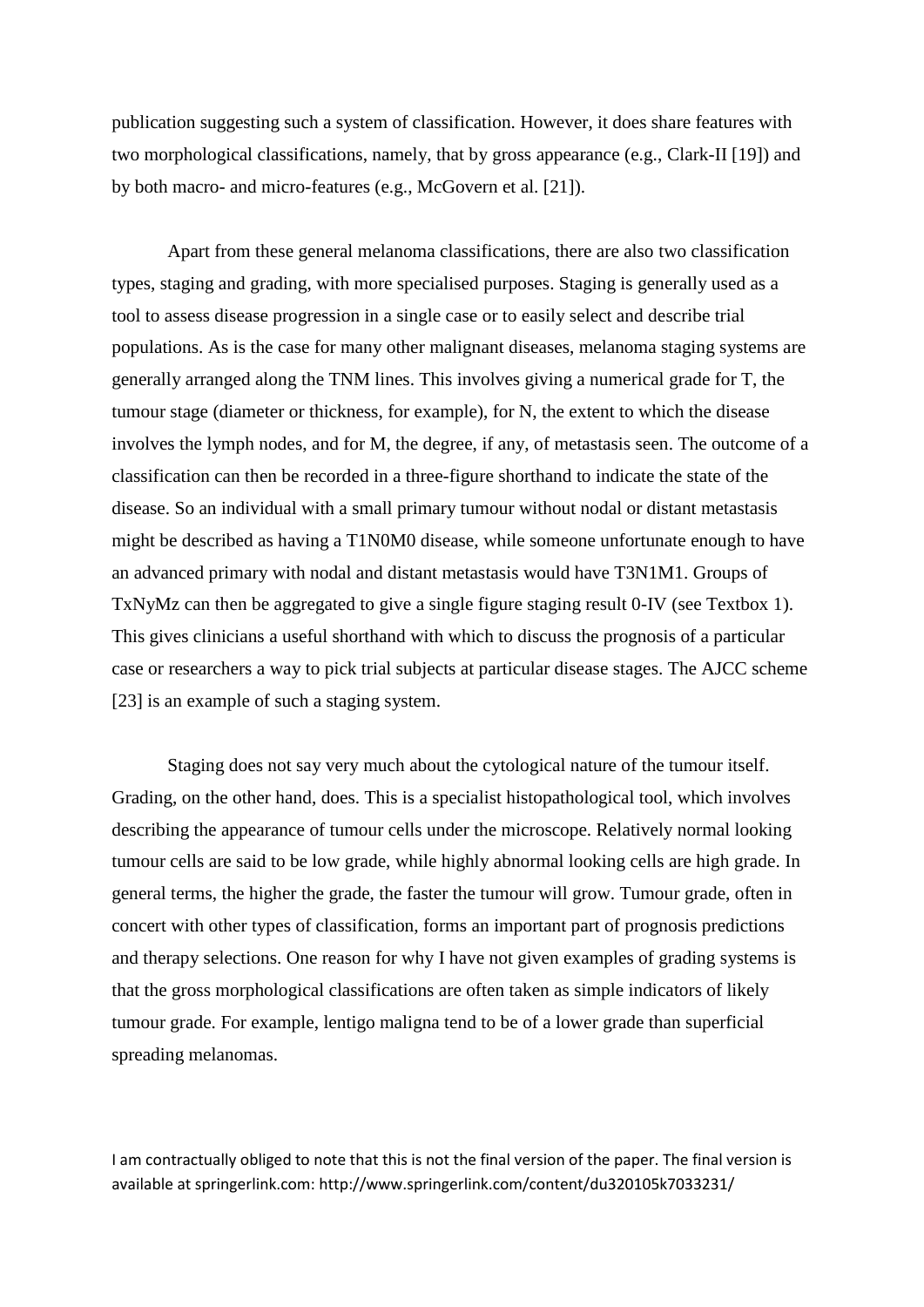In general, melanoma classifications tend not to work very well. This applies not only to the primary purposes of classification in medicine—something that I will discuss in the next section—but also to their ability to partition tumour types without question-begging. There may be, for example, tumours that are not easy to cleanly classify using these systems. For instance, under Clark-II, dividing lentigo maligna from nodular melanoma often seems to require the classifying clinician to make a decision on tacit grounds about the appropriate category.

Melanoma outcomes also suggest that these classifications are suboptimal. For example, the incidence of melanoma is steadily increasing in many parts of the world despite the current public health efforts to curb its rise. Further, and unlike most other skin cancers, the prognosis remains fairly dismal, with an overall case fatality rate of about 20% [12]. Given this figure, though, we have great difficulty predicting which tumours are likely to do well and which are likely to lead to the death of the patient. While about 80% of small, thin, and localised melanomas can be cured surgically, this is not the case with metastatic disease, which has a 5 year survival rate of about 5-10%. I will outline just how classifications may affect these measures in the next section.

### **Types and purposes of classification**

What is all this classification for? I suggest three main purposes. The first is classification for epidemiological data collection. As I discussed above, different forms of melanoma appear to have different aetiologies, particularly with regard to the nature of sun exposure. Thus, several classifications consider markers of sun exposure—such as primary tumour site or signs of sun damage on surrounding skin—as important classificatory features. Given such a classification based upon markers of sun exposure, the relative incidence of different tumour types can be used to estimate the effective magnitude of sunlight as an overall cause of melanoma. Thus the choice of classification system will play a vital role in shaping the way in which aetiological research is performed.

The second purpose is for prediction, especially for prognostic purposes. Metastatic tumours usually have a much worse prognosis than localised ones. Most classifications take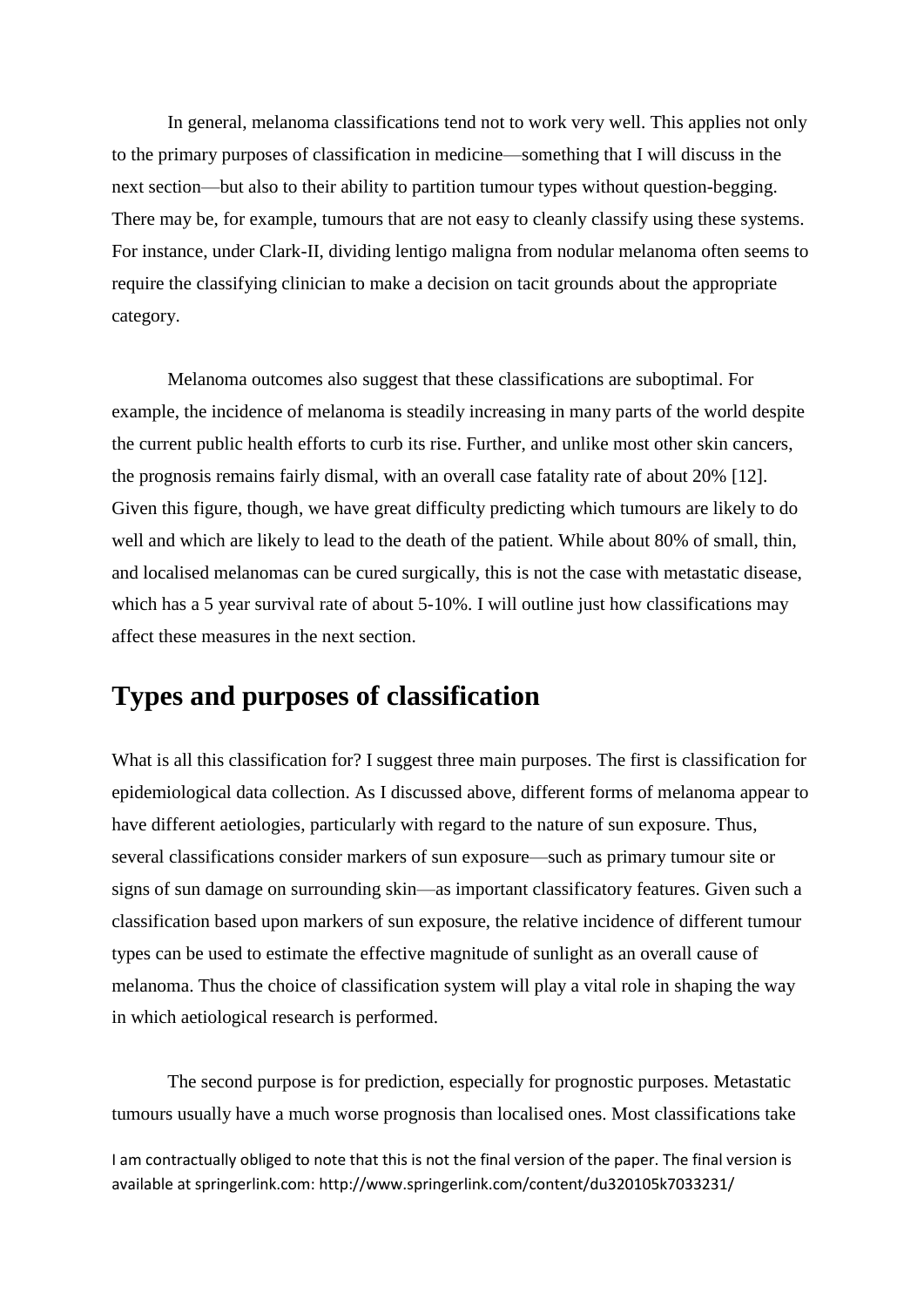into consideration the extent of the tumour. This allows for data collection about survival for a particular tumour spread, and thus helps with decisions about prognosis for individual cases. Staging systems are important examples of classifications designed to deal with prognosis.

The third purpose is as a guide to therapy. Different types of tumour (not to mention different grades and stages) require different treatments. As an example, deeply invasive melanomas will require different surgical management practices than superficial ones. In this case, a surgeon needs to know what sort of melanoma she is dealing with in order to make such decisions. As, for example, clinical guidelines detailing appropriate management practices employ systems of classification to describe the various forms of the disease encountered, she will need to understand and employ a variety of classificatory systems in order to properly manage an individual with melanoma. So this third purpose of classification is in some ways parasitic on data collection and prognosis. There are also cases where classification and therapy are more directly related, as in the case of specific targeted treatments such as imatinib.<sup>6</sup>

As can be seen from this short outline, the various tasks that classifications serve are intimately linked. The system of classification used to do aetiological research will tend to carry over into trials of treatment. From there, it will also tend to be used to assess prognosis and outcomes of treatment. This link between activities and classification, I suggest, makes it difficult to appraise systems of classification. For instance, heterogeneity within treatment outcomes may not be apparent if, in our system of classification, we cannot describe what it is that distinguishes cases. Similarly, features of cases that could be useful in classification may be neglected. See, e.g., a 1965 article 'Malignant Melanomas of the Skin' [29] for an early description of the confusion that can result.

1

<sup>&</sup>lt;sup>6</sup> Imatinib is a recently developed chemotherapeutic agent which has become widely used in the treatment of cancers, including chronic myelogenous leukaemia (CML). It acts via a specific inhibition of certain types of tyrosine kinase enzymes (TK), which play a vital role in cell signalling. The types of TK inhibited by imatinib include the cytokine receptor c-KIT, which appears to play an important role in melanoma aetiology. I discuss the significance of this for imatinib as a possible therapeutic agent for melanoma in the 'Causal classification of melanoma' section.

I am contractually obliged to note that this is not the final version of the paper. The final version is available at springerlink.com: http://www.springerlink.com/content/du320105k7033231/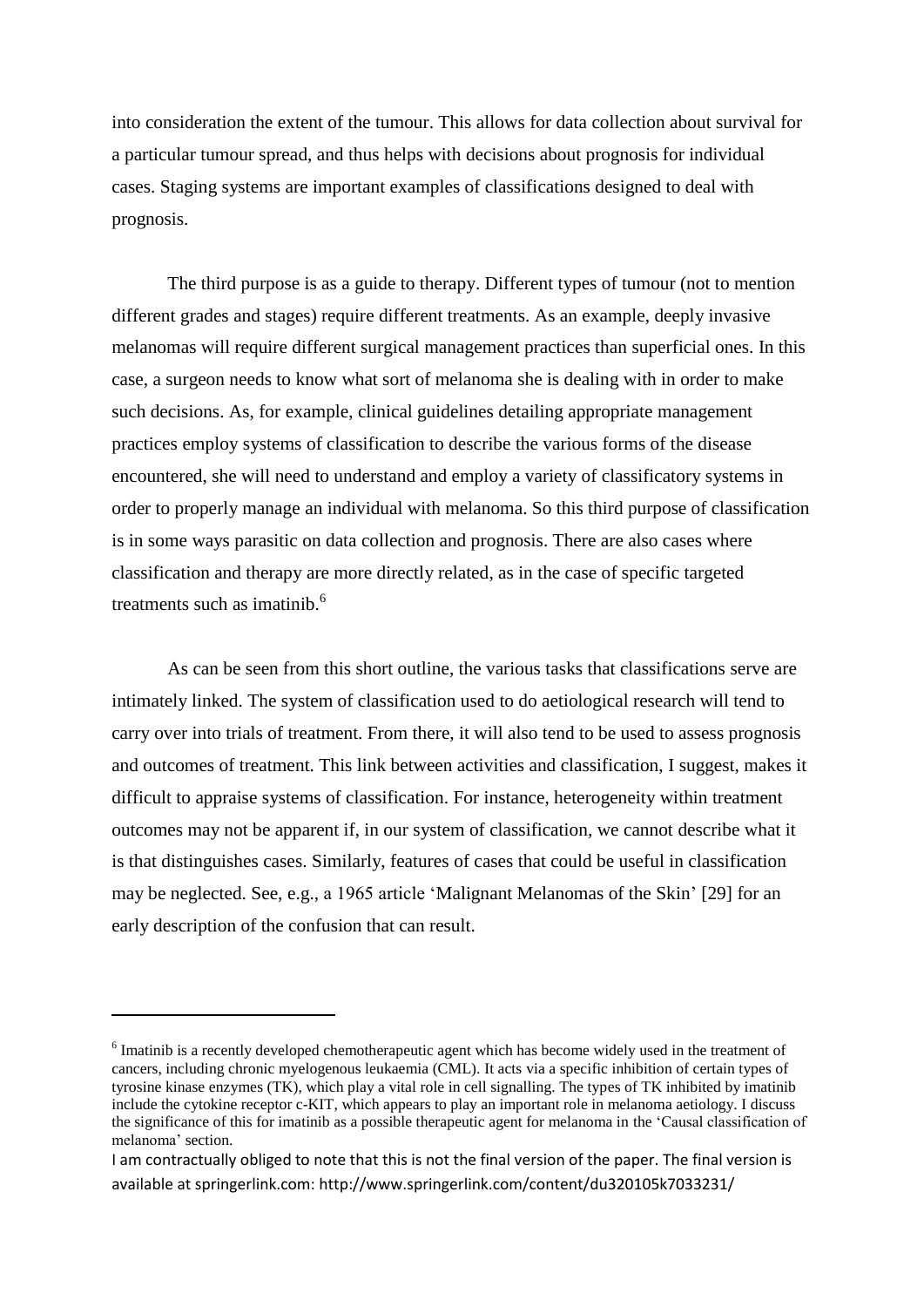Some have argued for strongly unificatory classifications of melanoma—that is, one that gives up on intra-melanoma classification altogether. I strongly disagree with this suggestion. I think that the rewards of classification are worth all the conceptual and empirical bother. In fact, it appears to me that the (recorded) differences between types of melanoma have already suggested the possibility of a better classificatory system than those in widespread clinical use. Such a classification system would, as I propose in the next section, be based on causes.

### **Causal classification of melanoma**

If we are to keep classifying melanoma, what is the alternative to classification systems that are based on tumour features? I suggest that a resurgence in aetiological classification is underway in the medical literature. Instead of the previous arguments about the aetiology of the tumour, though, this modern version generally uses specific genetic mutations as grounds for classification. Importantly, these identified mutations are generally thought to play a significant causal role in carcinogenesis [16].

By 'causal role' I mean something quite specific. Lots of phenomenological tumour features play some sort of causal role. For instance, the bulk of a large tumour may cause the death of a patient. Similarly, the degree of invasion of a tumour may cause its metastasis—for example, when tumour cells invade a blood vessel. However, when I refer to a 'causal role', I wish to impose two restrictions and a proviso on the sorts of causes that are admitted. First, I am interested in the direct aetiology of the tumour. Therefore, it is the question, what features caused this tumour to come about in the first instance? that I wish to address. Why? I contend that thinking about aetiology in this way provides a number of advantages for a system of classification. First, thinking about causes in this way suggests the means of intervening on the tumour—perhaps by modifying or blocking part of the pathological mechanism. Second, if this system of working is used, one is likely to be able to make judgments about tumour features that are stable across a range of background conditions. So if a researcher finds, say, a causal genetic marker that increases the speed with which the tumour invades, she is likely to be able to make prognostic judgments over a range of different clinical scenarios.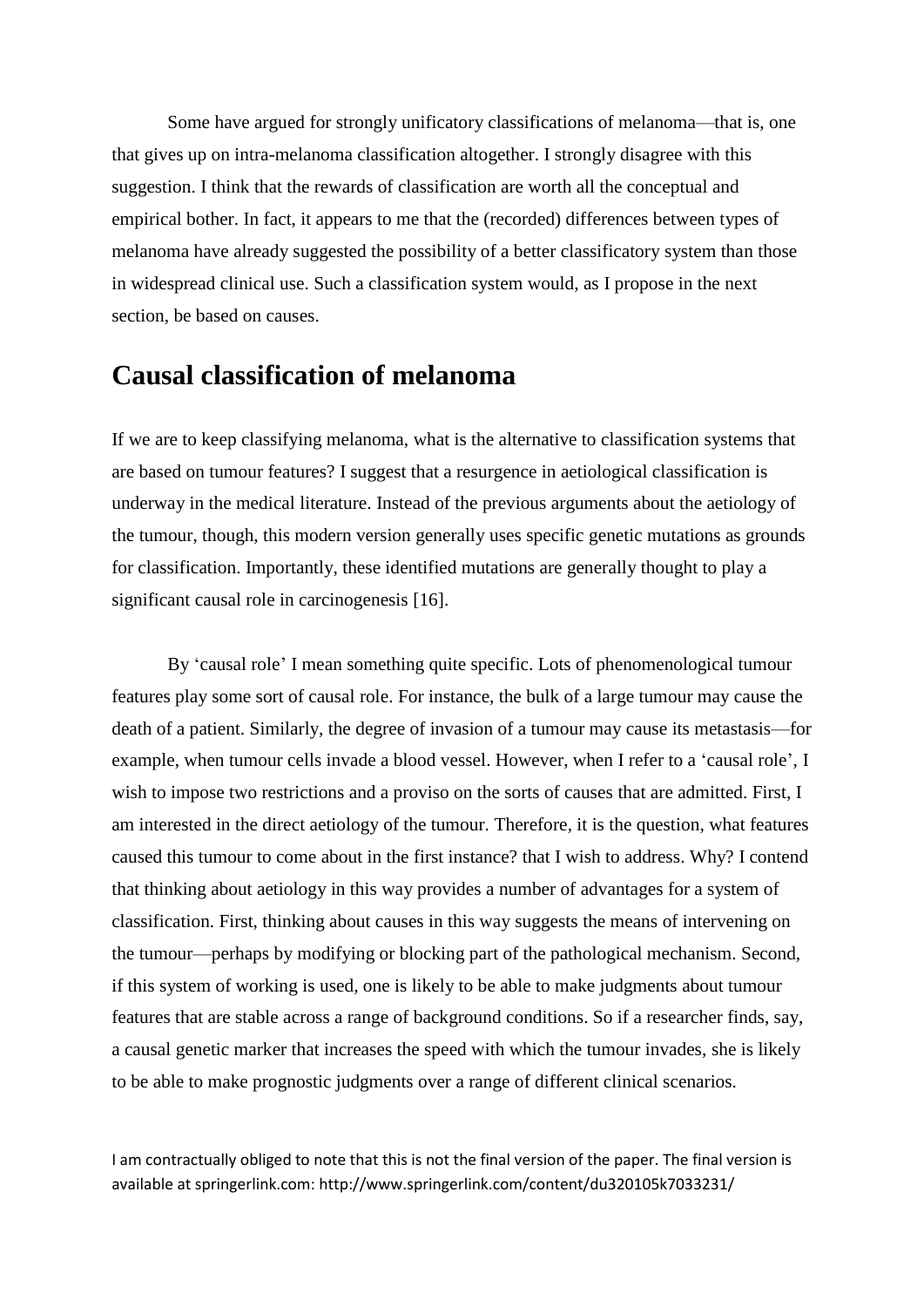My second restriction is that these sorts of aetiological causal processes are most intelligible when interpreted in terms of an underlying causal mechanism. In particular, I am referring to mechanisms in the same sense that Machamer, Darden, and Craver do in their publications on the subject (e.g., [30, 31]; see also Raffaella Campaner's paper in this volume [32]). While this is not the venue for a detailed exposition, they suggest a way of thinking about causality in terms of mechanisms. Mechanisms are organised arrangements of entities doing causal activities to one another. This arrangement results in a productive continuity between upstream causes and downstream effects that may span many different levels of organisation. It is also a nonreductive account of causality, that is, each individual connection between entities is itself a causal link. While this means of understanding and representing the detailed structure of causal dependencies in a particular causal situation may therefore seem to be a rather redundant endeavour, it does offer significant cognitive leverage. For instance, one might try to understand the operations of a complicated causal process by breaking it down into a number of simpler causal processes. Ideally, each of these processes would be easier to understand and more amenable to, say, experimental investigation than the original complex cause.

So while one cannot (practically, legally, morally) attempt to induce melanoma in human subjects by exposing them to UV light, one can quite happily try to induce mutations in cultured human cells by UV irradiation. One can then perform experiments *in vitro* that attempt to discover the likely effects of UV induced malignant transformations, and so on. In a similar fashion, thinking about causes mechanistically may also permit researchers to develop and test preventive or therapeutic interventions in a way that would not be possible when considering causes holistically.

With these sorts of considerations in mind, I would like to restrict the classification of causal factors to those that can be understood mechanistically. That is, one should be able to give some sort of account of the manner in which these factors act to instantiate their effects. This effectively excludes potential factors that rely on highly implausible or unknown cellular mechanisms to achieve their effects. Thus, one will typically need to explain how a potential classificatory feature makes a difference with respect to tumour cells. In common with the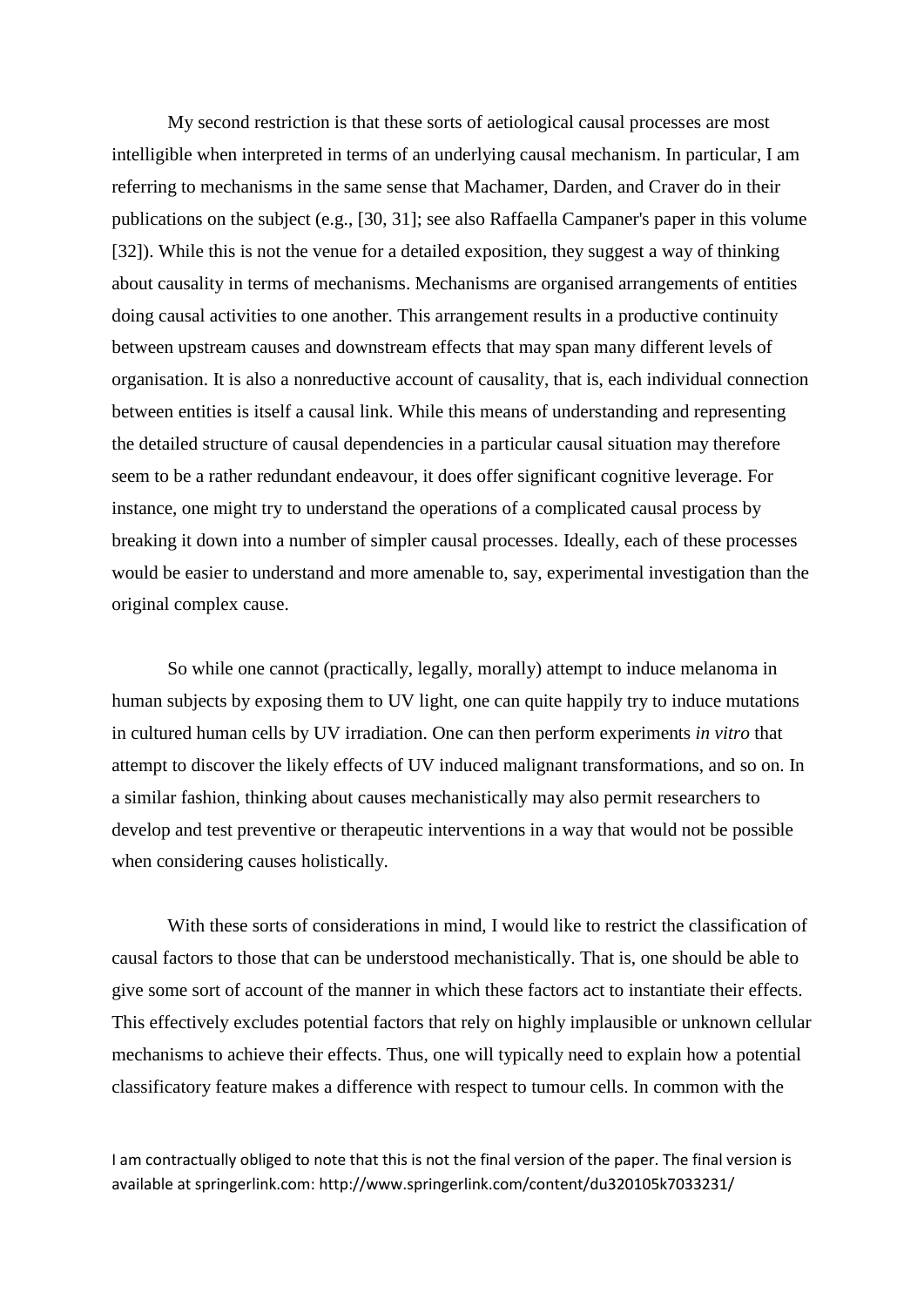vast majority of the technical literature on tumour causation, this leaves me in a monistic position with regard to causality.

One important proviso exists: such classifications can only be constructed and employed using causal features that leave some clear traces—ideally ones that can be detected easily, reliably, and cheaply—in the tumour once it has arisen. Thus, given these two restrictions and one proviso, for the time being, researchers must largely focus on genetic factors as possible features for classification.

The use of such causal factors in classification seems to offer certain other advantages to medical researchers. Typically, expected improvements in outcomes are modest for new melanoma treatments. Therefore trials of new agents are set up to typically detect singlefigure movements in outcome markers. However, very often, even these modest aims are not met. Take the c-KIT mutation for example. This mutation is not found in melanoma caused by intermittent sun exposure. Only about 30% of melanomas (largely mucosal, acral, and chronic-sun exposure related) express c-KIT [33]. Imatinib, an agent that blocks the c-KIT pathway, is widely available as a treatment for leukaemia. In terms of the underlying causal mechanism, this intervention appears highly plausible, and it has also been shown to work in case reports (e.g., [34], [35]). It, therefore, seems to be a promising therapeutic candidate, in this specific subset of the disease at least.

Yet a clinical trial previously ruled out imatinib as a useful therapeutic agent, citing significant reported toxicity and no effect [36]. However, this study took patients without selecting by tumour genetics, raising the question of the importance of classification.<sup>7</sup> Since a large majority of melanomas do not express a c-KIT mutation, it is possible that the negative results of this trial (survival or time to progression) can be explained in terms of classification—or, at least, that any definitively negative result must wait for trials looking at the population that is likely to benefit from the treatment. Put another way, it could well be that this case is an instance of Simpson's paradox, which suggests that the direction of a statistical correlation apparent in a population may be reversed in subpopulations. Consider

I am contractually obliged to note that this is not the final version of the paper. The final version is available at springerlink.com: http://www.springerlink.com/content/du320105k7033231/  $<sup>7</sup>$  As far as I can see, this clinical trial was otherwise methodologically sound.</sup>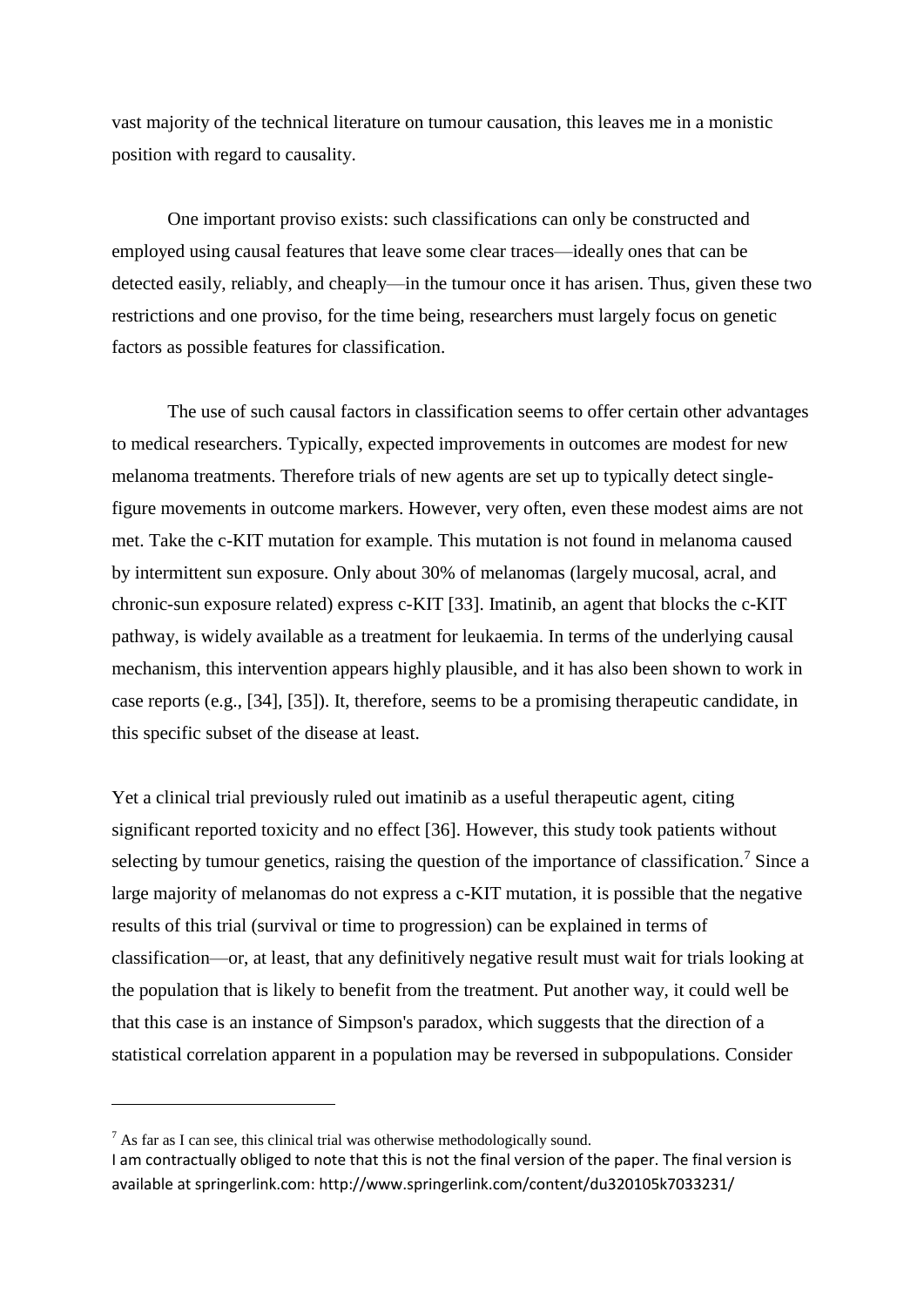the following example from the medical literature comparing various treatments for renal stones [37]. It was found that open surgery was less successful than percutaneous nephrolithotomy in the entire study population:

| Intervention                                 | Successful outcome |
|----------------------------------------------|--------------------|
| Open surgery                                 | 273/350(78%)       |
| Percutaneous nephrolithotomy   289/350 (83%) |                    |
|                                              |                    |

Table 1: Overall success rates

However, when this data was partitioned by stone size, the direction of the effect was reversed:

| Intervention    | Group 1       | Group 2       | Overall       |
|-----------------|---------------|---------------|---------------|
| Open surgery    | 81/87 (93%)   | 192/263 (73%) | 273/350 (78%) |
| Percutaneous    | 234/270 (87%) | 55/80 (69%)   | 289/350 (83%) |
| nephrolithotomy |               |               |               |

Table 2: Success rates when partitioned by mean stone diameter. Group 1: stone < 2cm, Group 2: stone  $\geq$  2cm.

Thus, when stone size was correlated with both treatment choice and the intervention's chance of success, there was an inversion of treatment outcomes. In a similar manner, one might expect very different treatment outcomes if trials of imatinib outcomes were to be partitioned by c-KIT status. As it is, any improvement due to imatinib is likely to be overshadowed by the much larger group of c-KIT negative subjects who have effectively received a placebo. We may, in this case, be missing out on a useful treatment just because the system of classification in use fails to cut at the most appropriate joints. Fortunately, new trials of imatinib are currently in progress using just this methodology.

So, in this case, a causal classification for melanoma appears to offer a real benefit, in part, by evading the circularity that occurs in current systems of classification. No longer would the only test of a classification system be a trial relying on the very same system. Instead, epidemiologic and therapeutic research could be supported by laboratory science in a more visible manner. Note too that doing classification causally does not require a full and detailed causal mechanism for each type of melanoma. Instead, this case suggests that incomplete causal knowledge is likely to provide a useful, albeit incomplete, means of classification.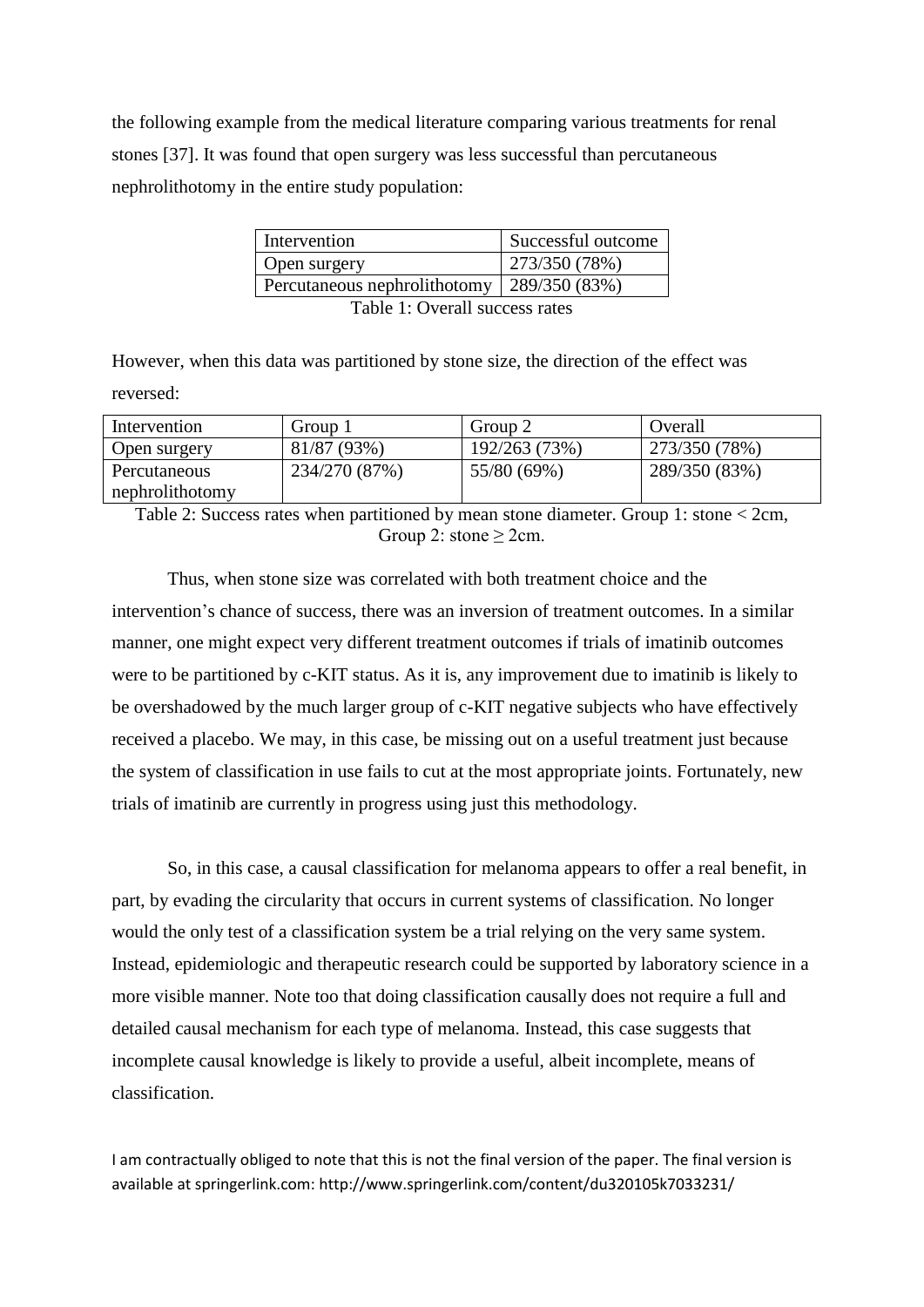I suggest that despite the apparent complexity of the causal situation, an incomplete classification by these sorts of aetiological factors is likely to be operational. For example, in the cases of breast cancer and certain leukaemias, partial classification by aetiology has proven both workable and worthwhile. In the case of breast cancer, current UK practice guidelines [38] require that samples of invasive disease be tested for two specific aetiological factors: estrogen receptor status (ER) and human epidermal growth factor receptor 2 status (HER2). These receptor statuses guide both prognosis and treatment, employing tamoxifen and trastuzumab, respectively.<sup>8</sup> Similarly, cases of Philadelphia chromosome-positive chronic myelogenous leukaemia are now routinely tested for BCR-ABL expression. Again, this is significant for both prognosis and guiding therapy, although in this case the therapeutic agent is—like that for the treatment of melanoma—a tyrosine kinase inhibitor such as imatinib. Determining the presence or absence of, for example, c-KIT mutation appears no more technically challenging than tests currently and routinely used in clinical practice for these conditions.

There are further benefits that arise from employing systems of melanoma classification that take account of causation. As causal relationships are expected to be more robust and generalisable than noncausal correlations, causal classifications should lead to better treatments than classifications based upon noncausal features. This benefit would arise, in part, from the likely improvements seen in evaluating these agents.<sup>9</sup> If epidemiological research is conducted using a causal classification, one should expect therapeutic trials to classify in the same way in order to give more reliable results. That is to say, one should expect not to miss positive results (as potentially happened in the c-KIT case). Similar benefits in prognosis research can be expected by much the same mechanism. Finding causes is also likely to lead to benefits in epidemiology. Once some causal factors are understood, the current mess of interdependent, complex risk factors becomes rather more amenable to analysis.

<sup>&</sup>lt;sup>8</sup> A range of further biomarkers are currently employed in research contexts; see, e.g., [39].

<sup>&</sup>lt;sup>9</sup> There might also be a direct benefit from thinking causally, in that one can then develop specific targeted treatments more easily.

I am contractually obliged to note that this is not the final version of the paper. The final version is available at springerlink.com: http://www.springerlink.com/content/du320105k7033231/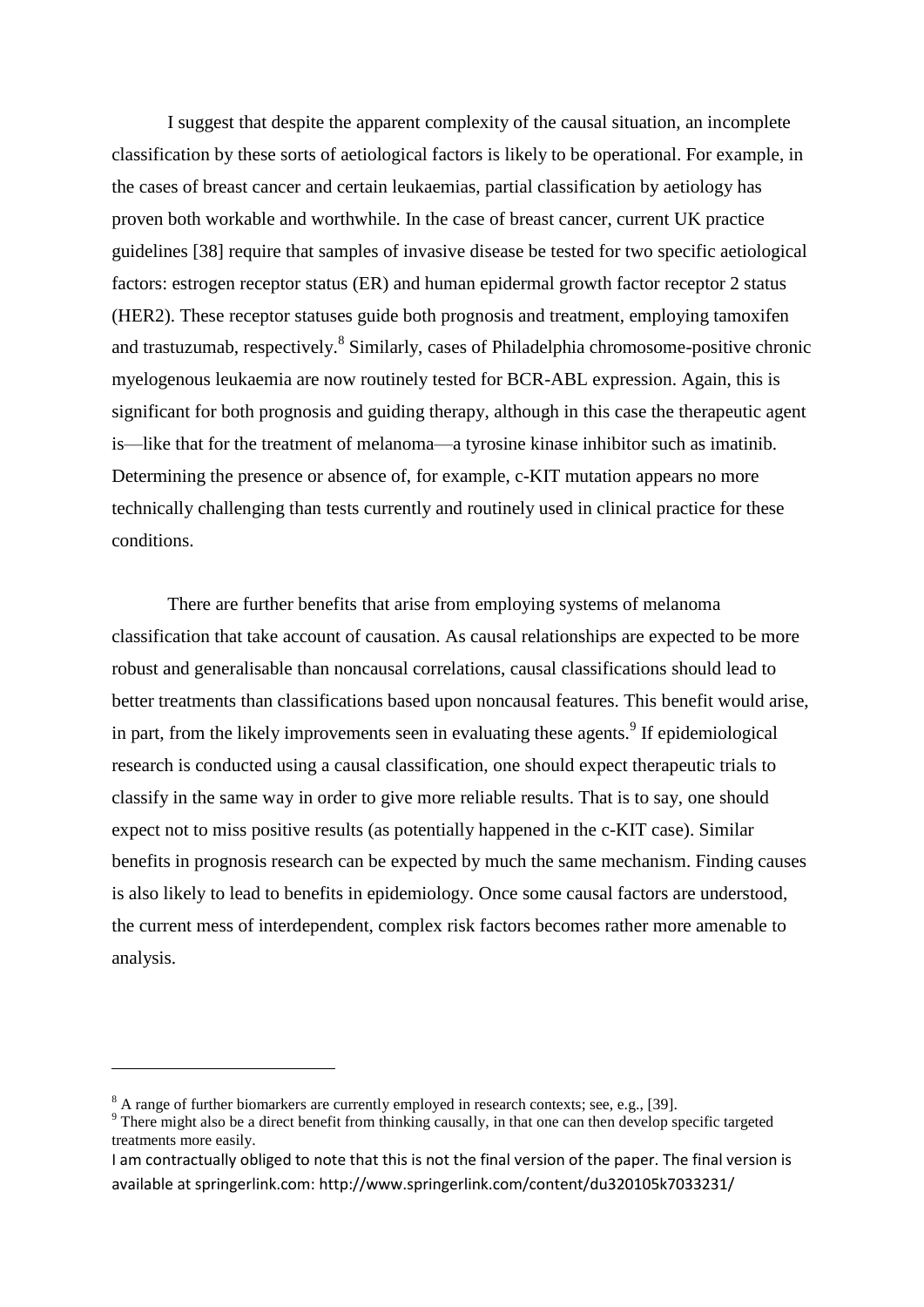I suggest too that the strategy of looking for causes—rather than risk factors—has a number of beneficial effects in itself, even if mechanistic causes are not discovered. For example, it may well prompt investigations of risk factors, leading to possibly revealing insights into their effects. It may draw attention to conceptually problematic areas in our understanding of melanoma classifications. In other words, systems of classification will no longer fail silently. It may alert the researcher to the presence of possible confounding factors or biases. In the current situation, most classifications of primary tumours allow the operator a degree of free judgment to classify tumours into one category or another, even if they do not really belong there.<sup>10</sup> But because classifications based on specific, dichotomous causal factors are much less amenable to this sort of approach, vagueness and confounding within classification systems are highlighted, rather than left hidden. Researchers may be able to draw conceptual parallels between pathological mechanisms with some degree of abstraction. An excellent example of this is the role of tyrosine kinases in oncogenesis, as discussed above. Finally, it may assist researchers in their attempts to develop interventions.

In conclusion, perhaps the answer to some of these issues with classification is to adopt a more pluralistic attitude. Causal classification is compatible with other classification systems in current use. In particular, staging and grading systems can—relatively easily—be adapted to employ causal factors rather than risk factors or tumour features. One should neither seek to rewire all existing systems of classification with causal factors nor replace them all with some new causal classification, as appears to have been the case in previous attempts at adding new melanoma classifications. One should, instead, be pluralistic about causal classifications. This suggests that something like Dupré's promiscuous realism [40] might be an ideal solution. According to Dupré, multiple systems of classification may happily coexist. Speaking of the tendency of distinct groups to classify the same objects differently, he argues, 'diverse groups of people require workable classifications that enable them to communicate among themselves and to members of other such groups, record information... and so on' [40, p. 204].

 $10$  This is generally talked about as operator dependency.

I am contractually obliged to note that this is not the final version of the paper. The final version is available at springerlink.com: http://www.springerlink.com/content/du320105k7033231/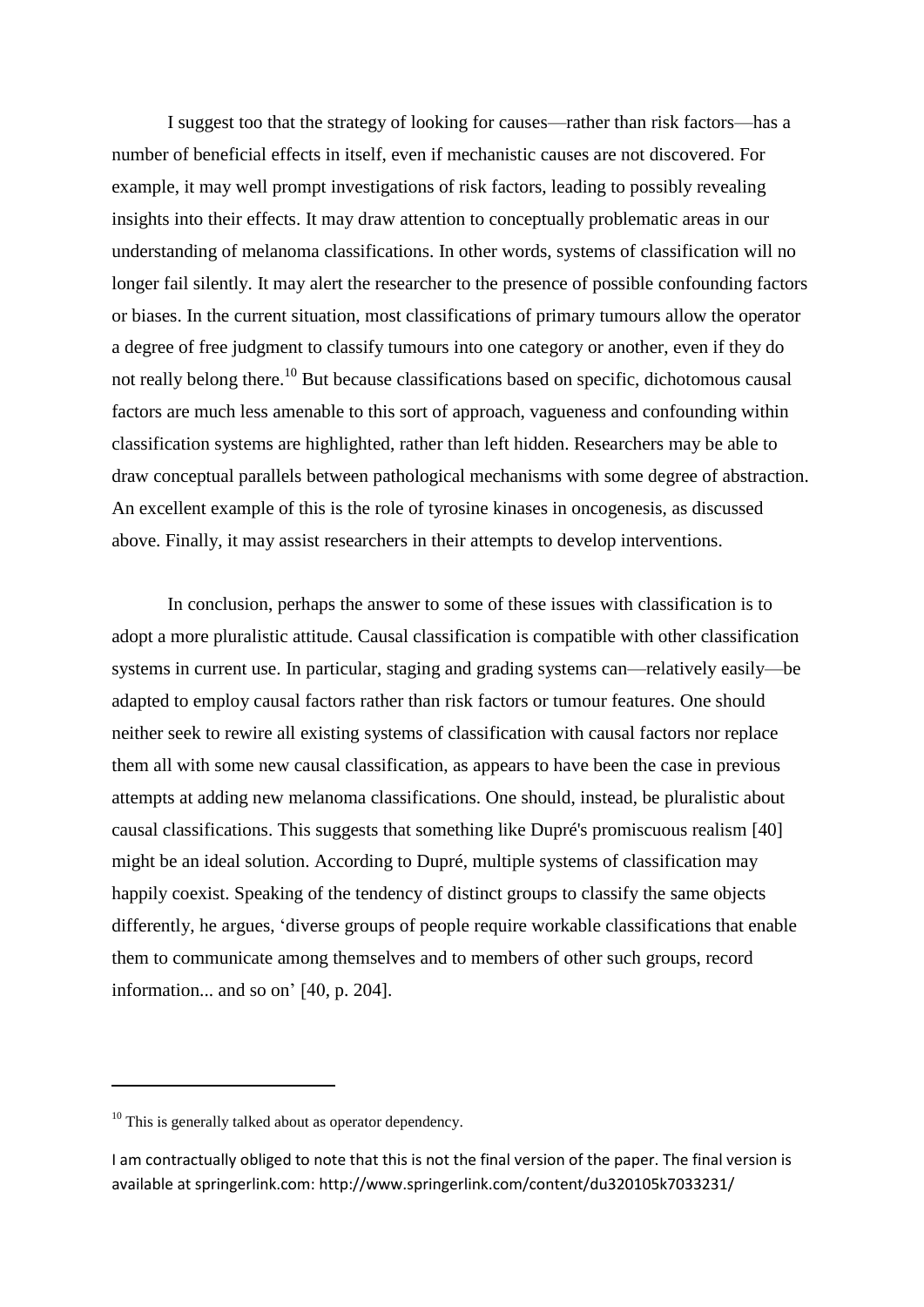While I am highly sympathetic to this approach, I do not mean to suggest that all current systems of melanoma classification are likely to be equally empirically successful. Rather, I want to suggest that employing a classification based on causation within a pluralistic framework is the best way to proceed. Even if attempts to classify causally are unsuccessful, this strategy of attempting a causal classification is an excellent way to proceed to achieve better health care outcomes. Thinking about causes does not require thinking only about causes.

# **Acknowledgment**

This paper was originally presented at the Philosophy of Medicine Roundtable event at the Erasmus Institute for Philosophy and Economics (EIPE) in Rotterdam on October 19, 2009. I am grateful to all those whose penetrating questions—in particular, of Raffaella Campaner, Jan Vandenbroucke, and three anonymous reviewers—helped to shape this paper.

## **References**

- 1. Denkler, K., and J. Johnson. 1999. A lost piece of melanoma history. *Plastic and Reconstructive Surgery* 104(7):2149-2153.
- 2. Laennec, R.T.H. 1806. Sur les melanoses. *Bulletin de la Faculte de Medecine de Paris* 1:24-26.
- 3. Handley, W.S. 1907. The Bunterian lectures on the pathology of melanotic growths in relation to their operative treatment. *Lancet* 169(4362):927-933.
- 4. Norris, W. 1820. A case of fungoid disease. *Edinburgh Medical and Surgical Journal*, 16:562-565.
- 5. Carswell, R. 1838. *Pathological anatomy*. London: Longman.
- 6. Urteaga, O., and G.T. Pack. 1966. On the antiquity of melanoma. *Cancer* 19(5):607- 610.
- 7. Rolleston, H.D. 1899. A clinical lecture on secondary melanotic sarcoma of the liver. *Lancet* 153(3950):1273-1275.
- 8. Clarkson, G.A. 1899. Malignant pigmented tumours. *Lancet* 153(3951):1392.
- 9. Anonymous. 1939. Melanoma. *Lancet* 234(6070):1376.
- 10. Handley, W.S. 1907. The Bunterian lectures on the pathology of melanotic growths in relation to their operative treatment. *Lancet* 169(4363):996-1003.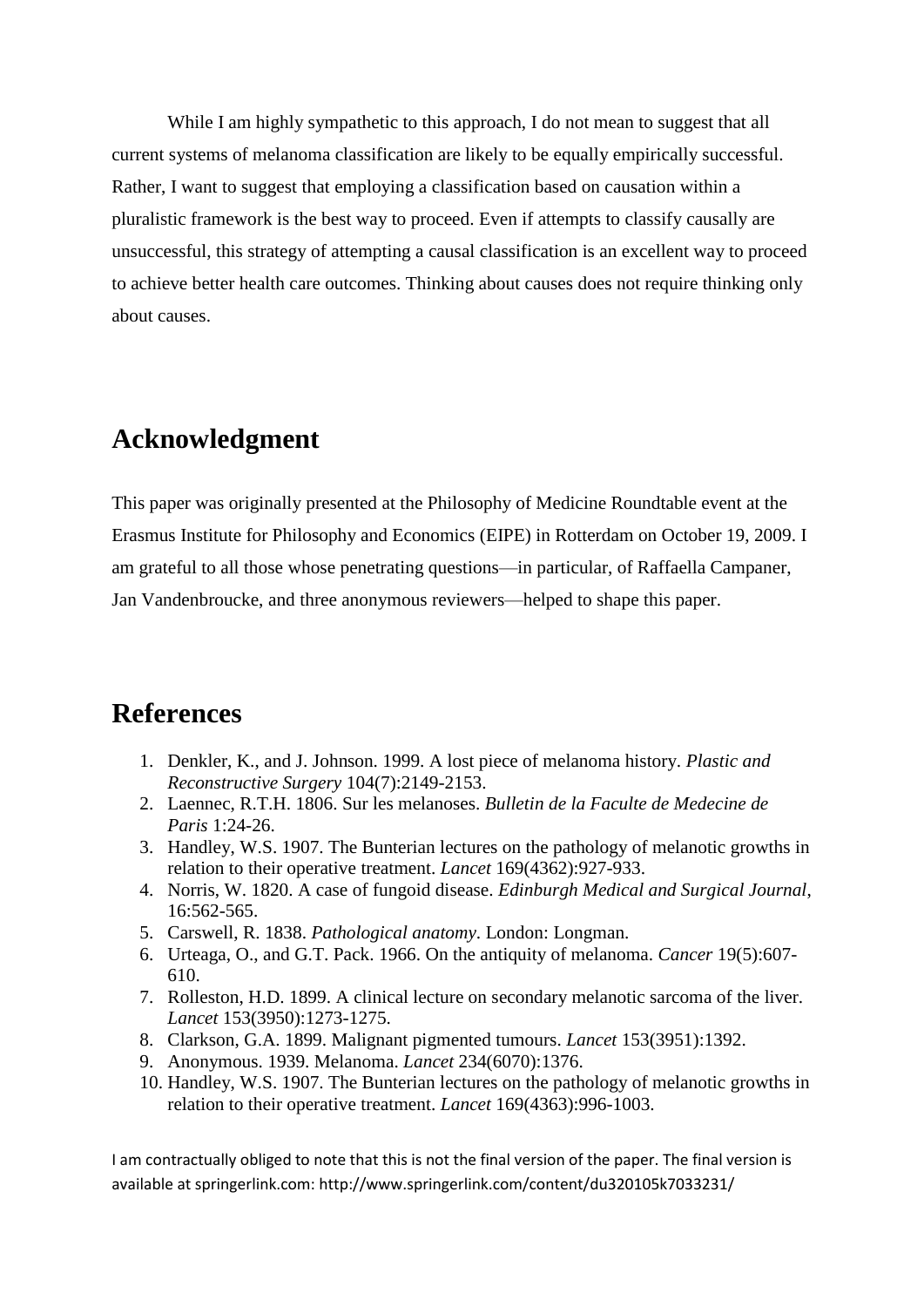- 11. Cancer Council Australia. 2010. *Melanoma*. Cancer Council Australia. http://www.cancer.org.au/aboutcancer/cancertypes/melanoma.htm. Accessed December 1, 2009.
- 12. Marks, R. 2000. Epidemiology of melanoma. *Clinical and Experimental Dermatology* 25(6):459-463.
- 13. Garland, C.F., F.C. Garland, and E.D. Gorham. 1992. Could sunscreens increase melanoma risk? *American Journal of Public Health* 82(4):614-615.
- 14. Williams, H.C. 2003. *Evidence-based dermatology*. London: BMJ Books.
- 15. Berwick, M., B.K. Armstrong, L. Ben-Porat, J. Fine, A. Kricker, C. Eberle, and R. Barnhill. 2005. Sun exposure and mortality from melanoma. *Journal of the National Cancer Institute* 97(3):195-199.
- 16. Curtin, J.A., J. Fridlyand, T. Kageshita, et al. 2005. Distinct sets of genetic alterations in melanoma. *New England Journal of Medicine* 353(20):2135-2147.
- 17. Kuphal, S., and A. Bosserhoff. 2009. Recent progress in understanding the pathology of malignant melanoma. *Journal of Pathology* 219(4):400-409.
- 18. Ackerman, A.B. 1980. Malignant melanoma: A unifying concept. *Human Pathology* 11(6):591-595.
- 19. Clark, W.H., L. From, E.A. Bernardino, and M.C. Mihm. 1969. The histogenesis and biologic behavior of primary human malignant melanomas of the skin. *Cancer Research* 29(3):705-727.
- 20. Breslow, A. 1970. Thickness, cross-sectional areas and depth of invasion in the prognosis of cutaneous melanoma. *Annals of Surgery* 172(5):902-908.
- 21. McGovern, V.J., M.C. Mihm, C. Bailly, et al. 1973. The classification of malignant melanoma and its histologic reporting. *Cancer* 32(6):1446-1457.
- 22. World Health Organization. 2007. *International statistical classification of diseases and related health problems*. 10th revision. Geneva: World Health Organization.
- 23. Greene, F.L., C.C. Compton, A.G. Fritz, J. Shah, and D.P. Winchester. 2006. *AJCC cancer staging atlas*. Berlin: Springer.
- 24. Petersen, N.C., D.C. Bodenham, and O.C. Lloyd. 1962. Malignant melanomas of the skin. *British Journal of Plastic Surgery* 15(1):49-94.
- 25. Petersen, N.C., D.C. Bodenham, and O.C. Lloyd. 1962. Malignant melanomas of the skin. *British Journal of Plastic Surgery* 15(2): 97-116.
- 26. Trapl, J., L. Palecek, J. Ebel, and M. Kucera. 1966. Tentative new classification of melanoma of the skin. *Acta Dermato-Venereologica* 46:443-446.
- 27. Ben-Porat, L., K.S. Panageas, C. Hanlon, A. Patel, A. Halpern, A.N. Houghton, and D. Coit. 2006. Estimates of stage-specific survival are altered by changes in the 2002 American Joint Committee on cancer staging system for melanoma. *Cancer* 106(1):163-171.
- 28. Susser, M. 1998. Does risk factor epidemiology put epidemiology at risk? Peering into the future. *Journal of Epidemiology and Community Health* 52(10):608-611.
- 29. Anonymous. 1965. Malignant melanomas of the skin. *Lancet* 286(7423):1171-1172.
- 30. Craver, C.F. 2007. *Explaining the brain: Mechanisms and the mosaic unity of neuroscience*. Oxford: Clarendon Press.
- 31. Machamer, P., L. Darden, and C.F. Craver. 2000. Thinking about mechanisms. *Philosophy of Science* 67(1):1-25.
- 32. Campaner, R. 2011. Understanding mechanisms in the health sciences. *Theoretical Medicine and Bioethics* 32(1).